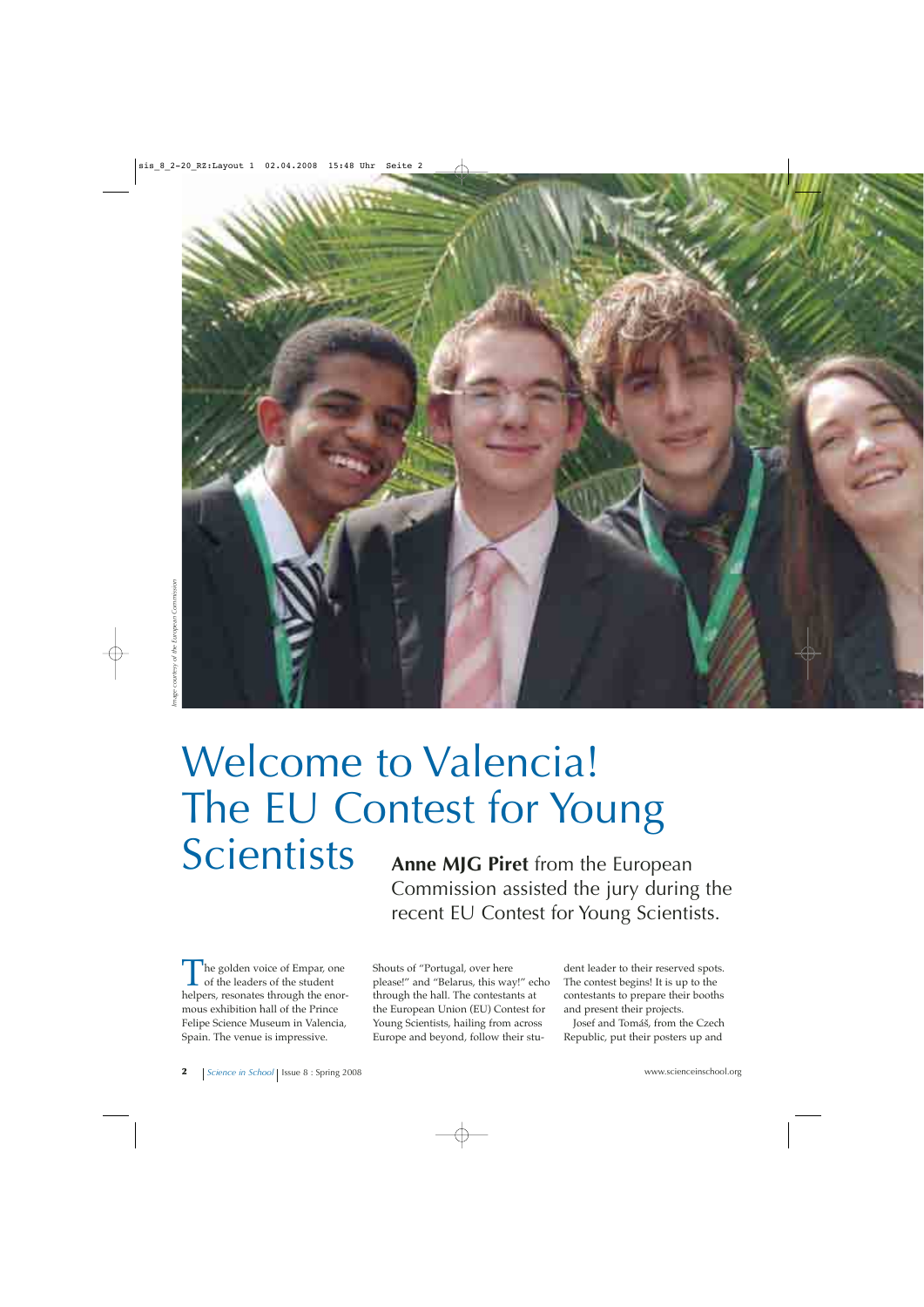

create a booth featuring a special type of clutch for the motorcycle manufacturer Ducati. Angel from Spain turns his booth into a real Pantheon, including a model of the original building and a lamp as a substitute for the Sun.

Martina from Austria carefully decorates her booth with maize straw. Her environmental science project, 'Energy from maize straw', will later be awarded second prize, but at this stage her main concern is to make sure she presents her material effectively when the judges start their interviewing rounds.

At two o'clock, the jury rounds start. The 15 members of the jury have already read the project descriptions and discussed them in a meeting in Brussels. Now they have the opportunity to interview the First-prize winners: Abdusalam Abubakar, Florian Ostermaier, Márton Spohn and Henrike Wilms

# **What is the EU Contest for Young Scientists?**

The EU Contest for Young Scientists is a high-profile event, open to young people aged between 14 and 21, who are the winners of national competitions. The contest gives these students the opportunity to compete with the best of their contemporaries at a European level. Although the demand for scientists and researchers is rising, the number of young people taking up scientific studies and careers is dipping. The organisation of events that mobilise young people from all over Europe and beyond is thus more important than ever.

The contest also gives Europe's best young scientific brains a forum to display their wares and connect with other like-minded students from other countries. It aims at rewarding scientific achievement and demonstrating to a wider audience that science is fun. Besides being an occasion for nurturing talent and enhancing young people's scientific and technological skills, it is also an opportunity for these young scientists to meet other youngsters with similar abilities and interests, but from a different country and perhaps speaking another language, and to be guided by some of the most prominent scientists in Europe.

### **How are projects chosen for the EU Contest for Young Scientists?**

Only projects that have won a top prize at a national young scientist competition can participate in the EU Contest for Young Scientists. Project entries from all fields of scientific endeavour are accepted.

National competition organisers are responsible for selecting the projects and submitting the applications, and for all communication with the European Commission. Each participating country has an assigned national organiser who manages all applicants from their country. A list of the national organisers is available on the EU Contest for Young Scientists website<sup>w4</sup>.

### **What constitutes a project?**

**BACKGROUND**

BACKGROUND

Each project must consist of a technical written report, display materials and models. A group of up to six contestants may submit a project and each country may enter up to three projects. During the contest, the participants must set up their project on a display stand and are required to answer questions from members of the scientific jury. The science exhibition is open to the public.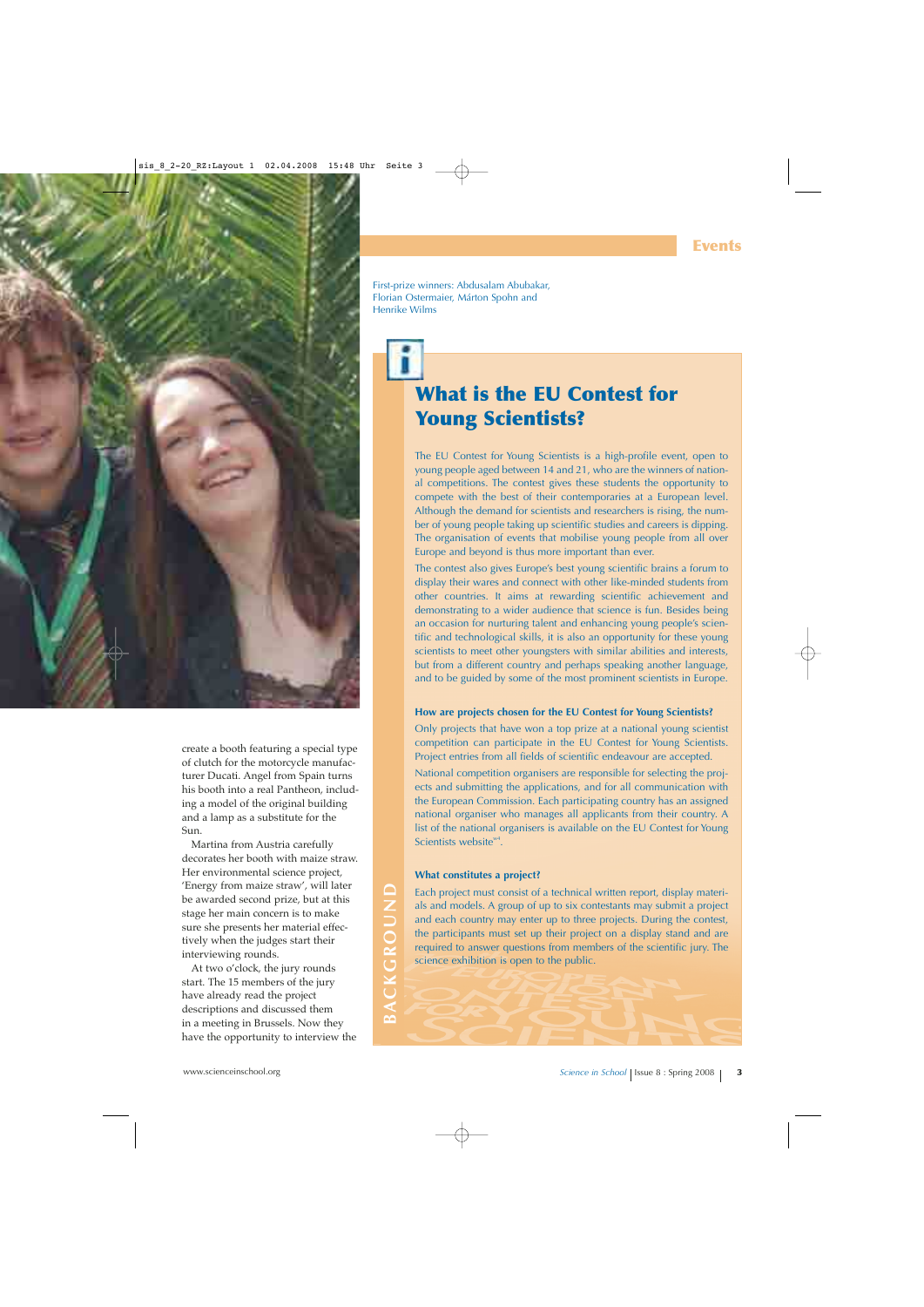# **Some of the winning projects**

The first prize was awarded jointly to three projects, from Germany, Hungary and Ireland.

**Country: Germany**

**Contestants: Florian Ostermaier (19), Henrike Wilms (20) Field: Physics Project title: Flashing Water Drops**

Visiting a stalactite cave last summer, one of us made a strange observation: Every time a drop fell

down from the top it seemed as if it would flash at a certain height. We didn't know the explanation for this, so we tried to reproduce the phenomenon at home. Our first idea was to use the drops falling down from the water tap. Quite accidentally, we found out that the effect only occurred when we put a light source in a very special position, shining towards the observer and the falling drop. Fascinated by this mystery, we started doing some research on the strange flash in the air. During our work we found out the relevant factors and we can know exactly under which conditions these flashes occur. In addition to that we succeeded in describing the phenomenon mathematically and we know now that the light reflections within a falling droplet change because the droplet itself oscillates. We also found out that this can be observed in any case where a drop detaches from anything, such as in the shower, at a water tap or when raindrops fall from gutters. With our research we found a completely new phenomenon that, as far as we know, has never been analysed.

### **Country: Hungary**

**Contestant: Márton Spohn (18) Field: Chemistry Project title: Examination of the Plants' Self-Defence Against Pests**

Some plants, especially members of the mint family, can defend themselves against pests in a special manner: they emit scents that attract natural predators of the pests. This phenomenon was studied by biologists and chemists, but a contradiction remained unnoticed: chemicals directly responsible for this effect cannot evaporate. My project was aimed at finding the reaction pathways taking place in the

plant during an attack to convert the furanoterpenoids (chemicals responsible for self-defence) into volatile compounds. Experiments were made with plant extracts which mainly involved chromatographic methods to discover possible pathways. The experiment-based effect mechanism model of furanoterpenoids can explain the rapid reaction of the plant to an attack despite the fact that furanoterpenoid is produced very slowly. By discovering more details of floral self-defence, more environmentally friendly pesticides may be developed.

**Country: Ireland Contestant: Abdusalam Abubakar (16) Field: Mathematics Project title: An Extension of**

**Wiener's Attack on RSA Encryption**

In 1990, Michael J. Wiener showed that if RSA (an algorithm for public-key cryptography) is used with a small decryption exponent, it can be successfully attacked. He based his attack on the properties of continued fractions, in particular on a very well known theorem of Legendre concerning the approximation of irrational numbers by simple continued fractions. In 2004, MJ Hinek proved that if a very large decryption exponent is used, the RSA system can be successfully attacked. Using a small decryption exponent, *d*, has the advantage of allowing rapid decipherment. It

might be thought that this advantage could be retained by increasing *d* just beyond the range vulnerable to Wiener's attack. In attacks of the Wiener and Hinek types the condition must be obeyed for the success of the attack to be guaranteed. I shall refer to this condition as the  $'n^{1/4}$  barrier'. In this project I investigate attacks beyond the

 $n^{1/4}$  barrier. My project builds on Andrej Dujella's work. I generalise Dujella's inequality and I prove a number of theorems related to his extension of Legendre's theorem that form the mathematical basis for efficient Wiener- and Hinek-type attacks beyond the  $n^{1/4}$  barrier.

Images courtesy of the European Commission *Images courtesy of the European Commission*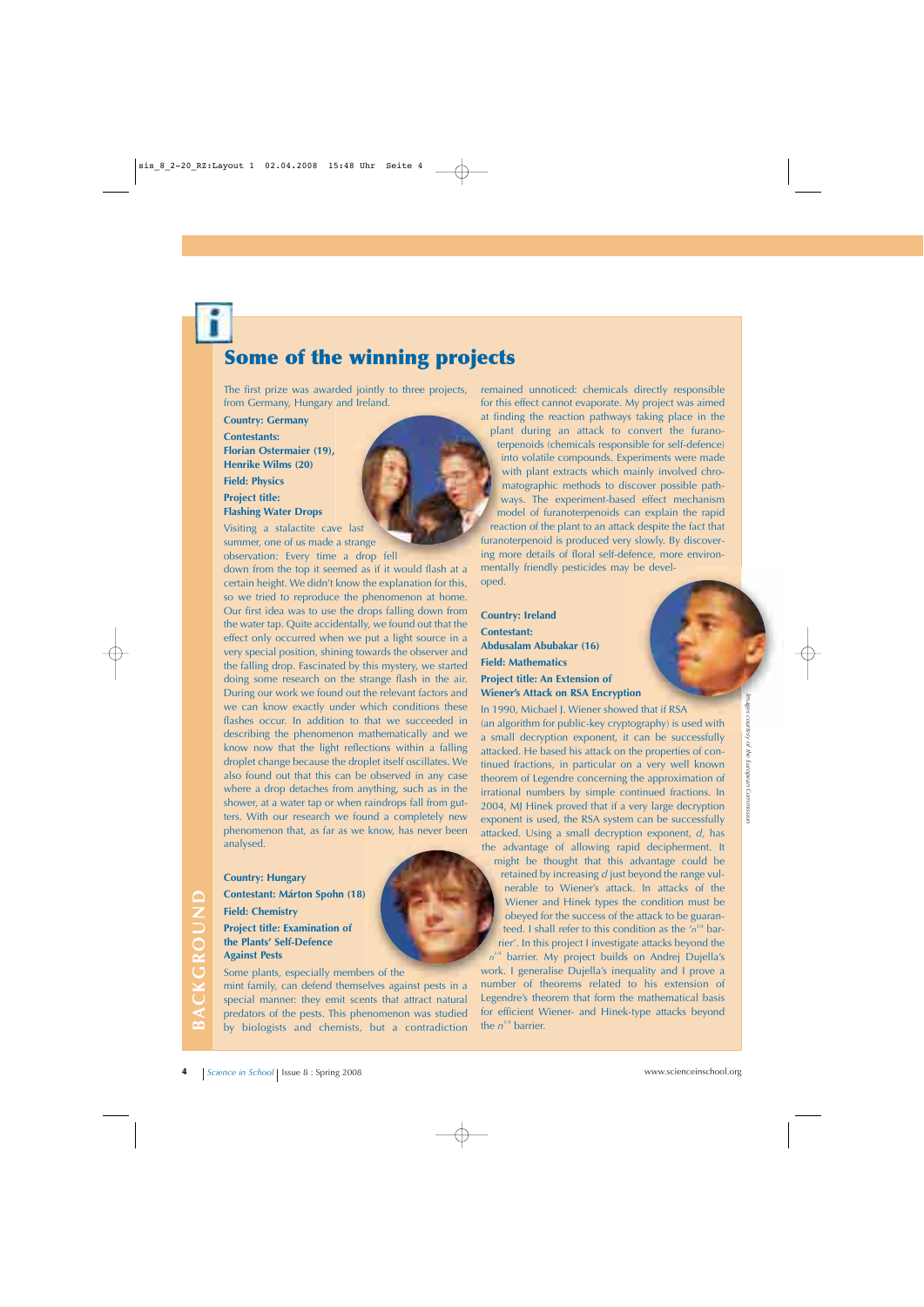

Josef and Tomáš, from the Czech Republic

youngsters and ask them how they conducted their research, why they conducted it in the way they did, as well as how they chose their topic.

The young scientists are nervous, but at the same time eager to present their projects. They have been working on them for a long time, and have already won the national contest in their home country. What the contestants don't know, is that the jury members are almost as nervous as they are, and eager to meet these talented young people whose projects they have so far assessed only on paper.

### **Having fun!**

At five o'clock, the jury members return from their first day's round of interviews, exhausted but very excited. The enthusiasm of the young scientists is contagious and the new jury members have difficulties disconnecting and preparing for an evening of entertainment. The contestants are better able to switch off, and together with the Spanish student helpers will show them how to set aside their stress – over a paella evening organised by their hosts.

### **Meeting real scientists**

It has become a tradition in the EU Contest for Young Scientists to invite renowned scientists to meet and talk to the contestants. This year the European Commission also chose to invite scientists who are at the beginning of their careers, so they could provide an insight into their career paths and experiences of working as a young scientist.

EIROforumw1 (the publishers of *Science in School*) sent Freya Blekman, who works at CERN<sup>w2</sup>. As a school ambassador for the EU-funded SET-Routes<sup>w3</sup> project and an official CERN guide, Freya is clearly used to talking to non-specialists and students about science. Her lecture on the importance of particle physics and the role that a young scientist can play within the frame of an important scientific organisation such as CERN not only received very positive reactions, but also triggered a lot of enthusiasm amongst the young (and not so young) people in the audience!

### **The rewards**

Another bright, sunny day greets the last day of the EU Contest for



Martina from Austria

Young Scientists 2007 as everyone makes their way to hear the winners announced. The dolphins in the oceanographic museum seem almost as enthusiastic as the young people watching them. For a moment, the contestants forget the awards ceremony and their stress and enjoy their surroundings.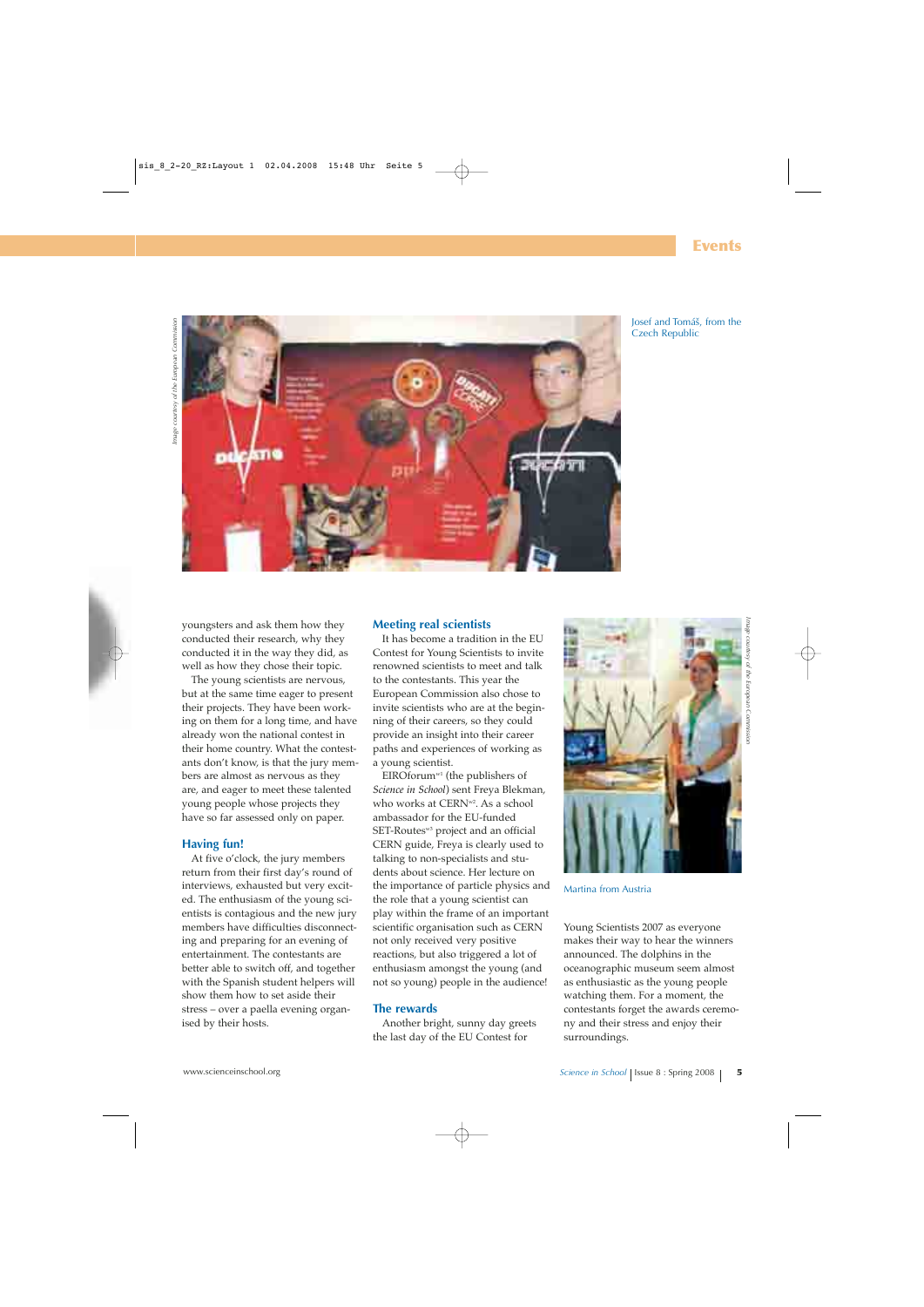The final decisions were made the evening before, when the jury had the exceptionally difficult task of deciding on the winners of the cash prizes, the honorary awards and the special donated prizes. But ultimately, as in every competition, winners must be appointed, and the most outstanding projects were chosen from amongst 81 entries in a wide range of disciplines such as biology, chemistry, environmental science, social sciences, physics, molecular biology and engineering.

The master of ceremonies seems as nervous as the contestants. The press is pushing at all sides to find the best position for taking photographs of the winners and we are all very excited!



Angel from Spain

# **EIROforum prizes**

The seven European intergovernmental research organisations that make up EIROforum also awarded prizes: a one-week visit to the respective research organisation.

### **CERN: The European Organization for Nuclear Research**

Country: United Kingdom Contestant: Galen Brown (17) Field: Engineering Project title: FSC11 – The flexible TV standby controller

### **EFDA: The European Fusion Development Agreement** Country: Turkey Contestant: Mustafa Taghiyev (16) Field: Mathematics

Project title: The Integer Values Of Algebraic Expressions And Some New Properties Of Binomial **Coefficients** 

**EXERCT:** The Integer Values Of Algebraic Country: Lithuania<br>
Expressions And Some New Properties Of Binomial Contestants: Milda Jurénaité (19) and Rasa Briedyté (19)<br>
Coefficients<br> **EMBL: The European Molecular Biology La EMBL: The European Molecular Biology Laboratory** Country: Austria Contestant: Philipp Zagar (18) Field: Chemistry Project title: Synthesis of a linker molecule for self-assembled monolayers (SAM)

**ESA: The European Space Agency** Country: Germany Contestant: Raphael Errani (17) Field: Physics (Astronomy) Project title: Impact Probability of Asteroids on Earth

### **ESO: The European Organisation for Astronomical Research in the Southern Hemisphere**

Country: Slovakia Contestant: L'ubomír Urbančok (17) Field: Physics (Astronomy) Project title: The study of symbiotic star BF Cygni

### **ILL: The Institut Laue-Langevin and ESRF: The European Synchrotron Radiation Facility**

Country: Lithuania Contestants: Milda Jurénaité (19) and Rasa Briedyté (19) Field: Chemistry Project title: Zinc and zinc alloy galvanic coatings: structure homogeneity determines resistance to corrosion